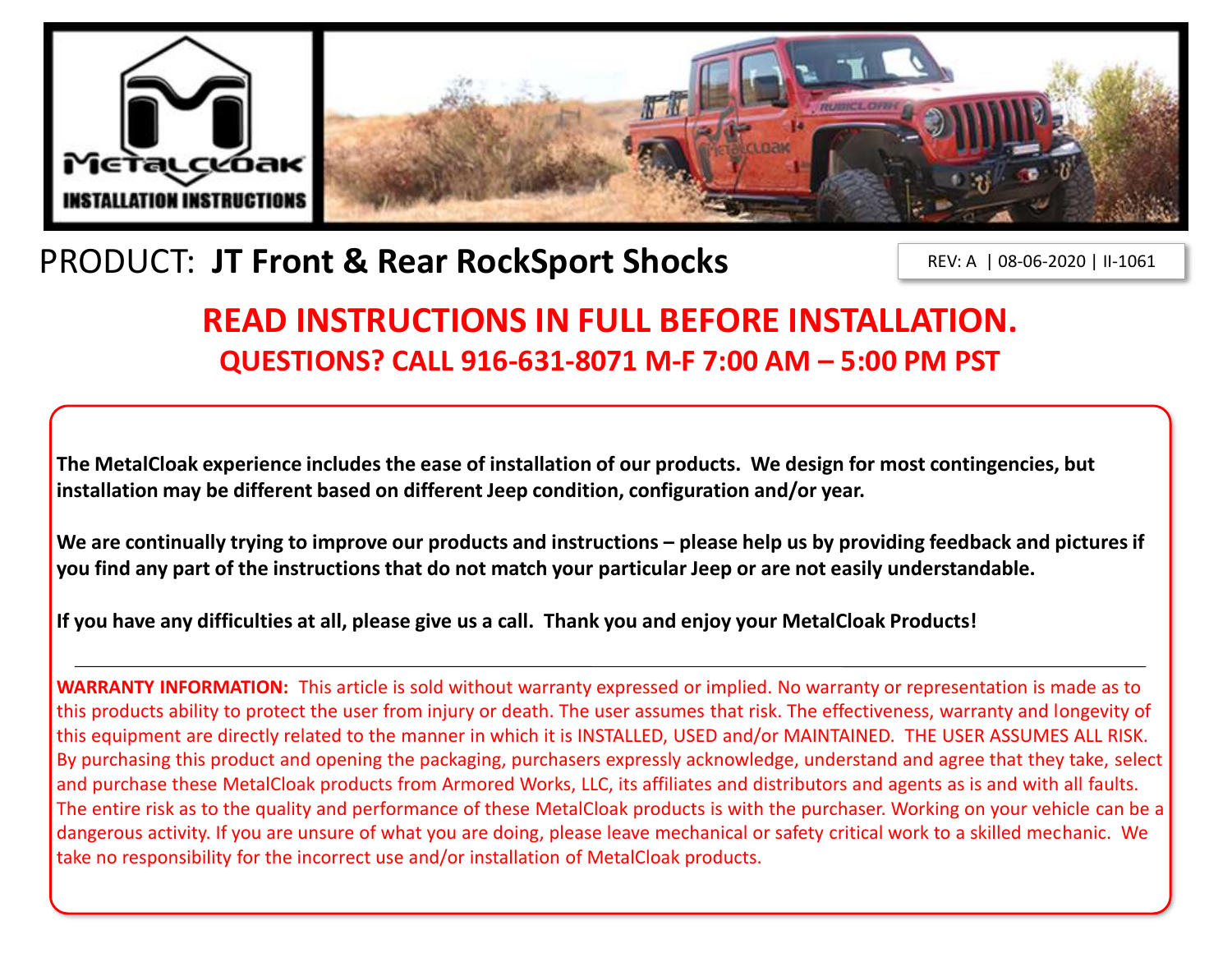### **Section 1: Tools & Notes on Installation**



**Tools Required:** This list is the recommended tools for ease of installation. Other versions of the same tool can be used. For example, Allen Wrenches instead of Allen Drive Sockets.



Socket & Ratchet Wrench 18mm Drive Socket





**HOW TO USE THIS GUIDE:** The installation guide contains ALL steps for installation. Please read and follow the instructions in order of each page top to bottom and left to right.

**Jeep Model:** Instructions may apply to multiple Jeep models but are labeled separately where appropriate (i.e. TJ vs. LJ). **Options:** Because of the number of component options we offer, these instructions may contain steps that will not match your particular configuration. You can skip these steps.

**Images:** Pictures are provided, and parts are labeled throughout the instructions. Each text box contains guidance based on the pictures next to it. The text will refer to alphabetical labels (A, B, etc.) found in the images.

**Installation Notes:** Terms may be used in the body of the instructions that you may not be familiar with, if you have any questions feel free to contact us at the number below, or email techhelp@metalcloak.com

**QUESTIONS: Any questions or comments about the instructions? Call us at 916-631-8071 M-F 7:00 AM – 5:00 PM PST.**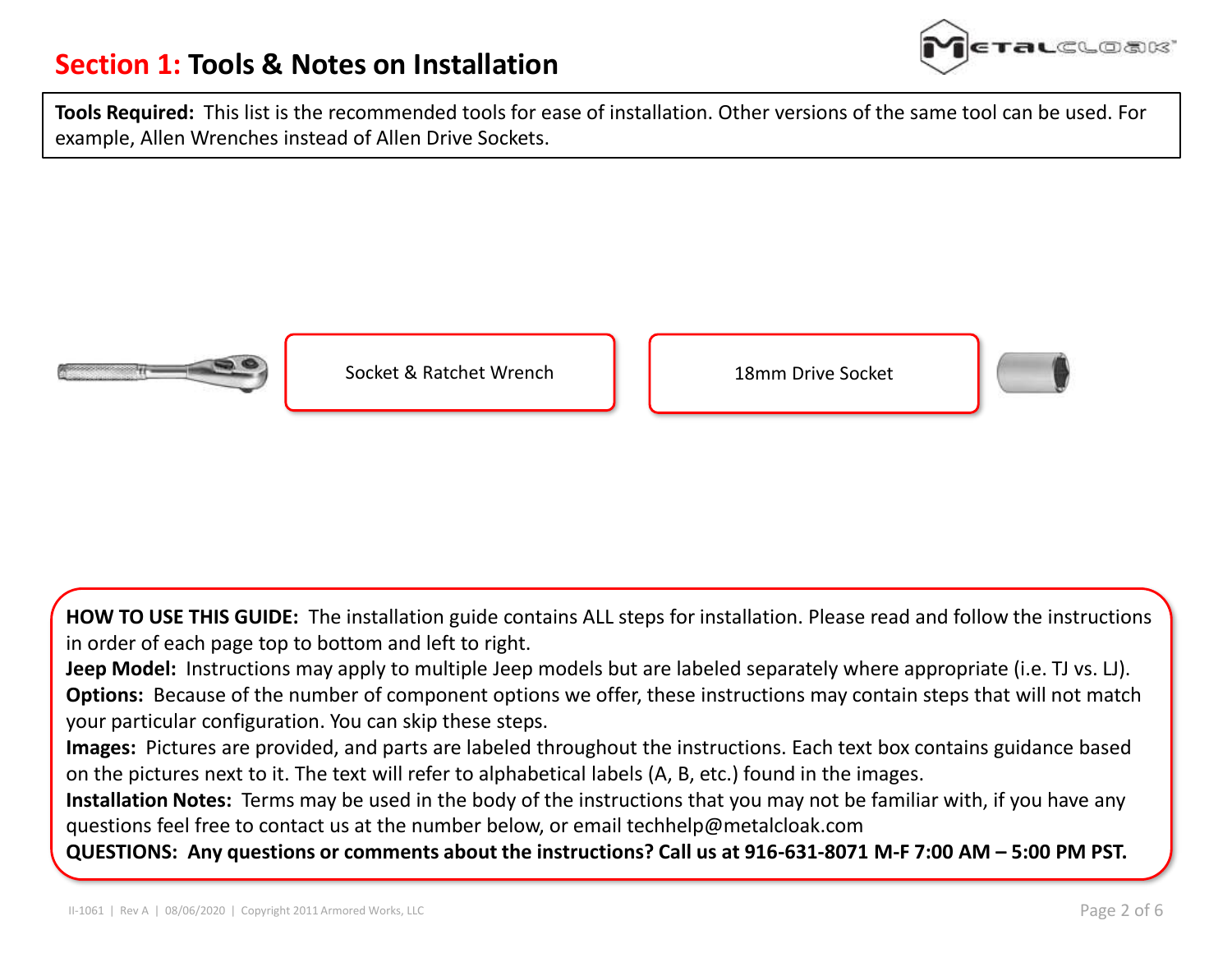### **Section 2: Product Components**

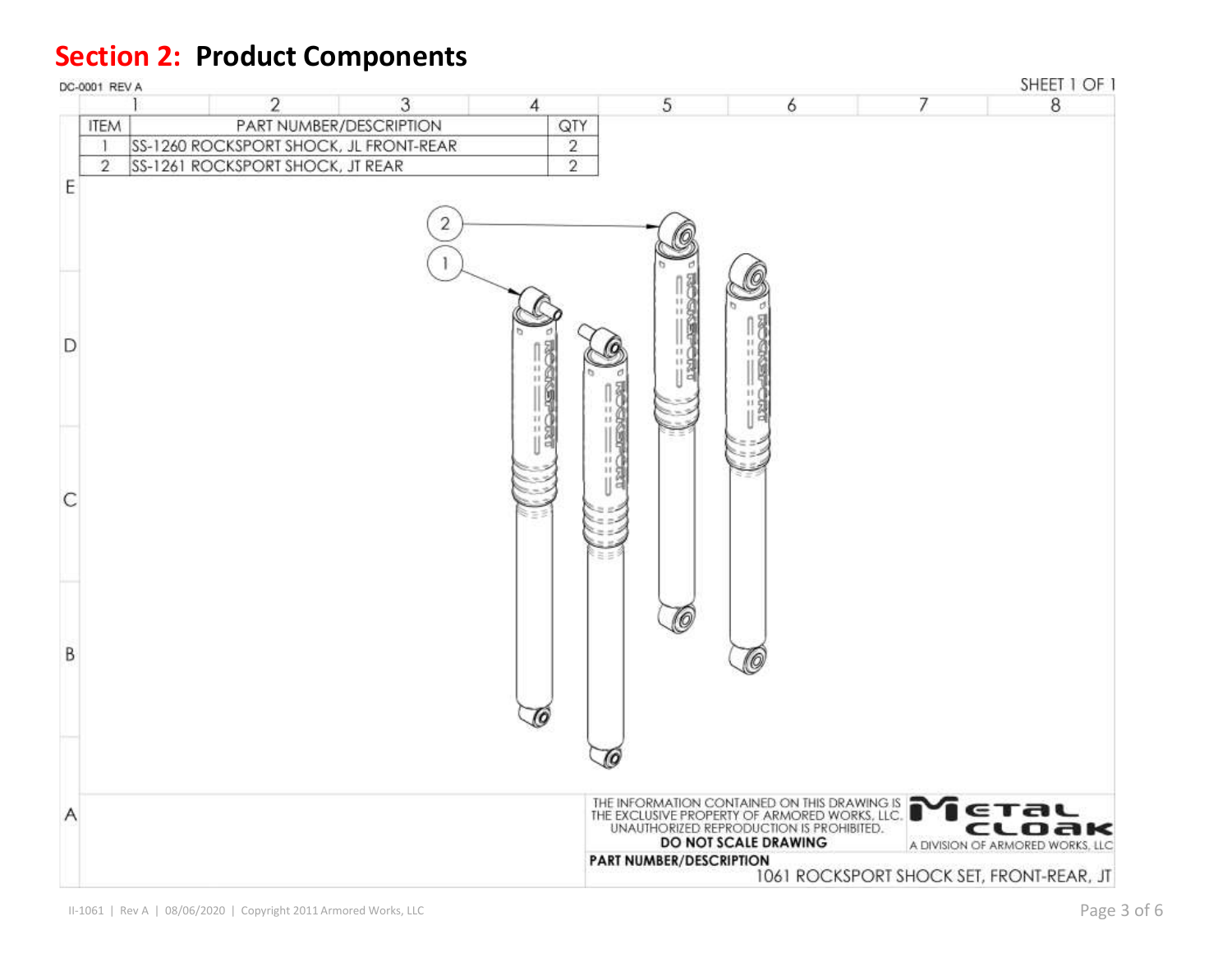

**Step 1:** Remove Stock Front Shocks

A. Use a 18mm socket and wrench to remove the shocks. **Save all Hardware.**

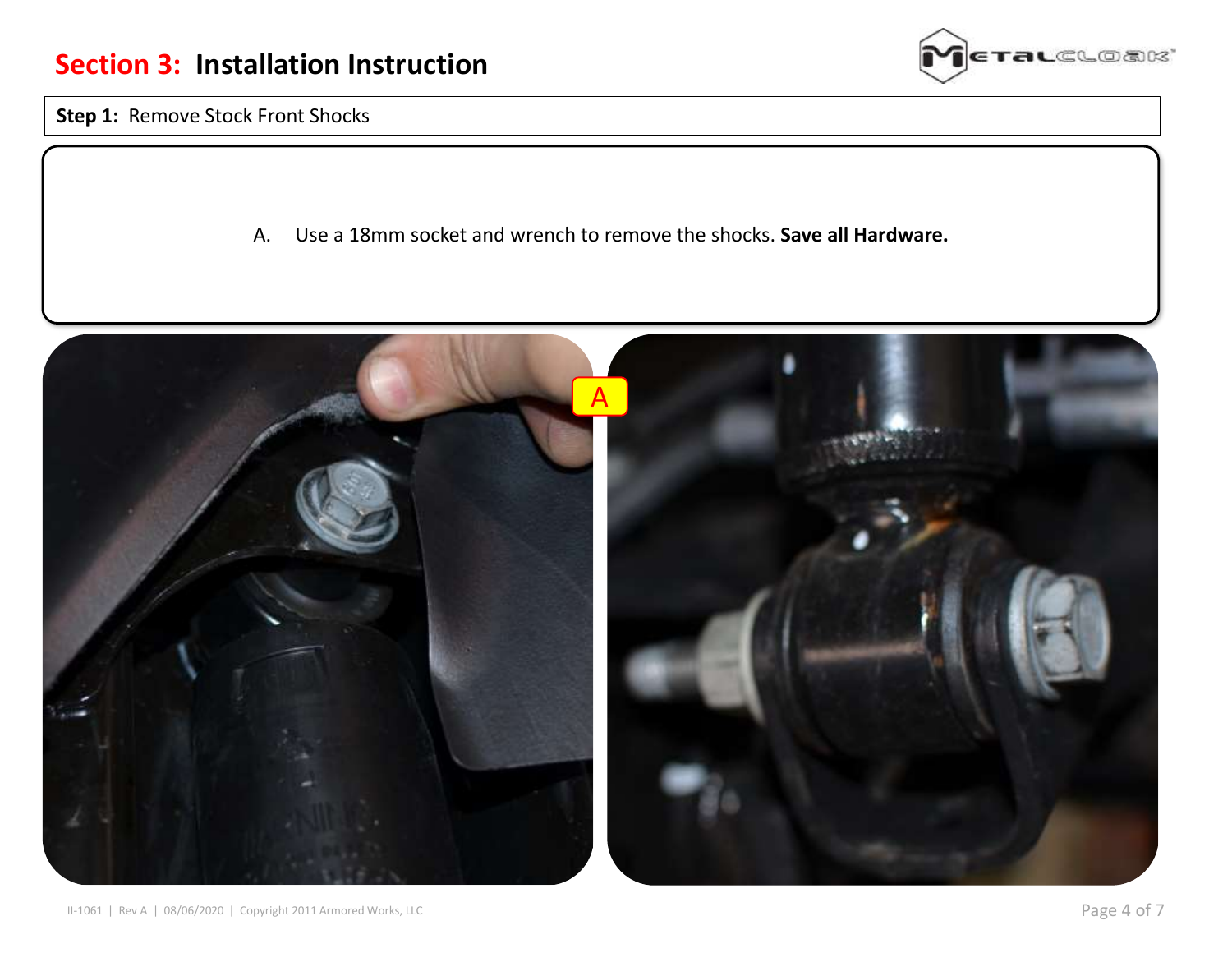### **Section 3: Installation Instruction**



#### **Step 2:** Install RockSport Front Shocks

- B. Using the stock hardware install the top of the RockSport shock making sure the spacer is on the inboard side of the shock.
- C. Install the lower part of the shock in the stock location with the stock hardware.
- D. Tighten all hardware with a 18mm socket and wrench.

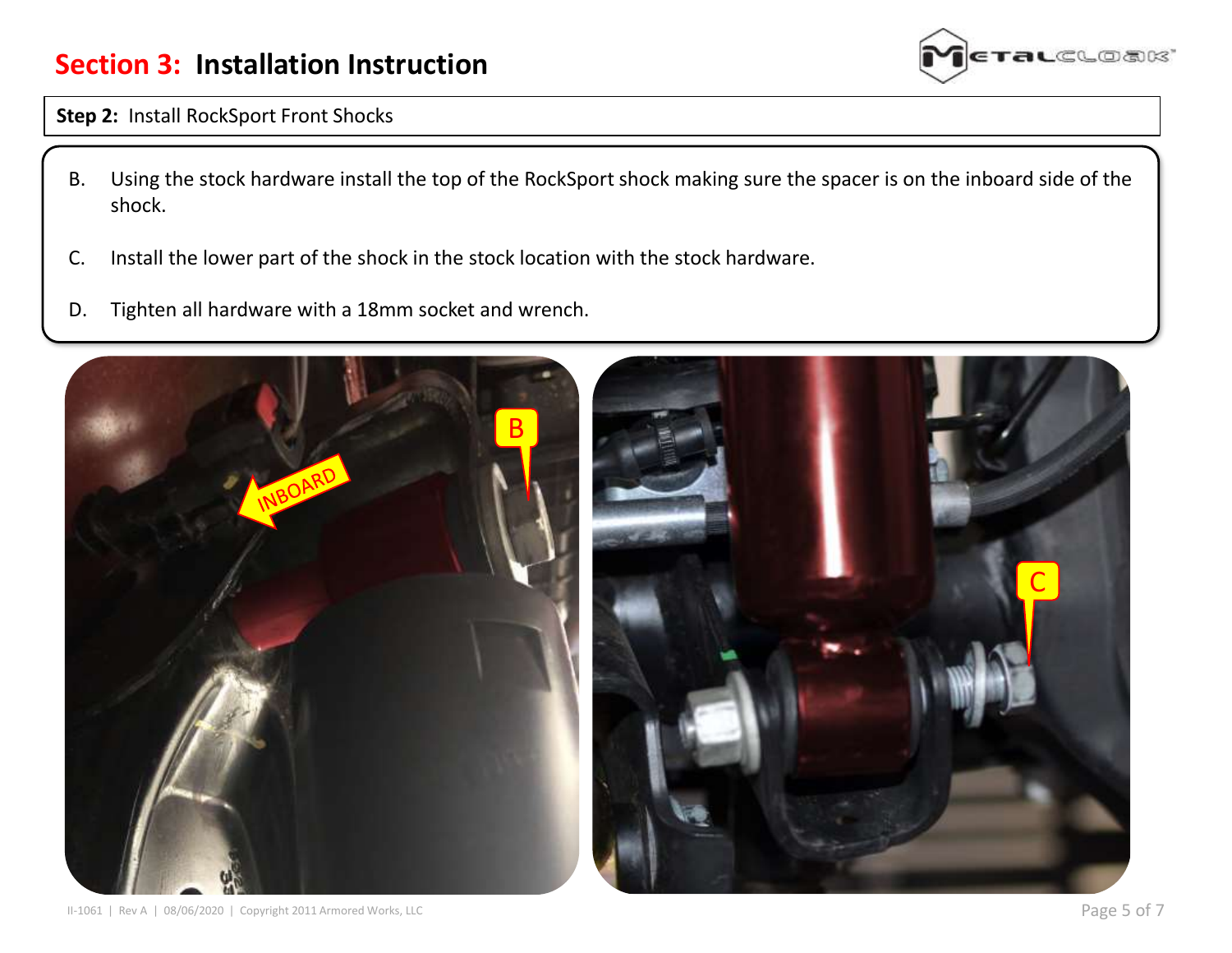

**Step 1:** Remove Stock Rear Shocks

E. Use a 18mm socket and wrench to remove the shocks. **Save all Hardware.**